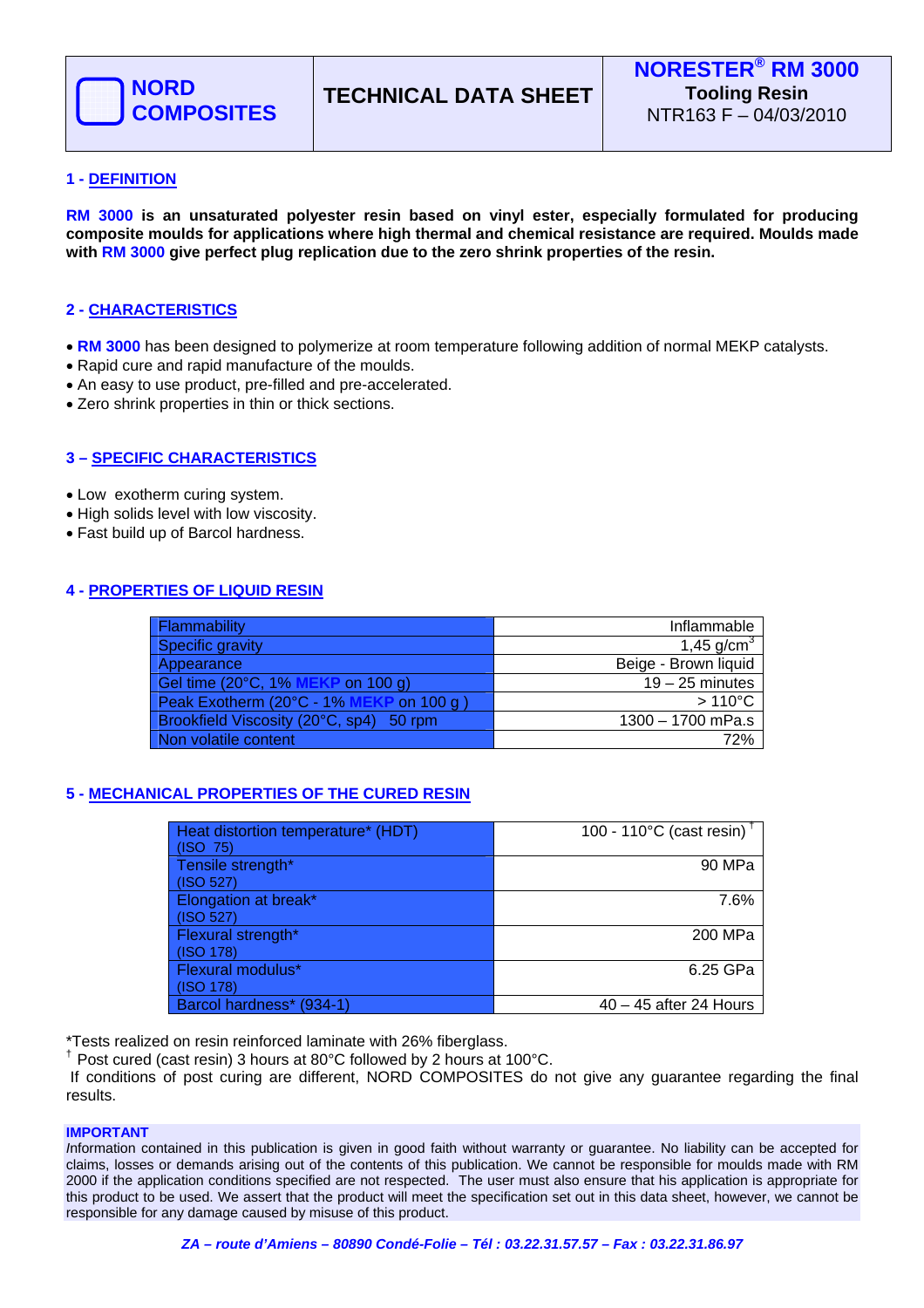

### **6 – RECOMMENDATIONS BEFORE USE**

As the **Norester® RM 3000** resin is a filled product, the user must absolutely well mix the resin for each new application before using it to have a homogenous product.

## **7 – PROCEDURE FOR MOULD PRODUCTION**

### • **Application of the gel coat**

Apply 800μ of tooling vinyl ester **GC 206** / **GC 207** with several thin layers from 150μ to 200μ. The gel coat must be applied at a temperature between 18°C and 25°C and catalyzed with Butanox M50 at a level between 1,5% and 2%.

### • **Application of the resin RM 3000**

The day after, on the well cured gel coat laminate with **RM 3000**.

Before laminating, make sure that the temperature of the resin, of the mould and of the room is between 18°C and 25°C. Low temperature will affect the curing and the properties of the resin, and high temperature will give a too short gel time.

Before use, mix the resin well to achieve a homogeneous product. We recommend to catalyst the **RM 3000** at 1% of MEKP.

Don't catalyze under 1% of MEKP to avoid undercutting of the laminate.

Don't catalyze over 1,5% of MEKP to avoid distortion of the laminate.

#### • **Hand lay up**

- When the gel coat is well cured, apply some catalysed resin to wet the surface. This will aid the wetting out of the glass fiber.
- Apply a layer of 100 g/m<sup>2</sup> or 200 g/m<sup>2</sup> or 300 g/m<sup>2</sup>. Remove air voids with a roller.
- Apply then 6 layers of 300  $g/m^2$  (40 tex) to obtain a thickness of 3 to 4 mm. It is important to laminate 4 layers of 450 g/m² or 6 layers of 300 g/m², wet on wet, in order to generate enough exotherm to activate the anti shrink components in the resin.
- The laminate will turn white when curing. Wait for the peak exotherm to subside (about 1 hour) before starting the second laminate.
- For the second laminate, use 4 layers of 450 g/m<sup>2</sup> (40 tex). Remove air voids with a roller between each layer and wait for the laminate to reach peak exotherm again and turn white.
- Repeat the process 2 or 3 times until the required thickness is achieved.

### • **Spray up**

Tests were made using equipment from **GLAS-CRAFT LPAIIS/SP 85 EC.**

System pump = 11:1

Gun with Air Assist Containment.

- Like in the hand lay-up, apply some catalysed resin on the polymerised gel coat to wet the surface.
- Spray a layer of 3 to 4 mm of resin and chopped fibres.
- After it has turned white and the exotherm has died down (about 1 hour), apply the following layer of **RM 3000**.
- Proceed like this until you achieve the thickness you require.
- **NB :** To avoid problem of adhesion between the layers of 4 mm, do not wait more than 12 hours between the different layers. Avoid contaminating the surface of the mould with dust between laminates as this will affect the interlaminar adhesion.

#### **The regular and homogeneous whitening of the laminate ensures that the product is being used carefully.**

#### **IMPORTANT**

*I*nformation contained in this publication is given in good faith without warranty or guarantee. No liability can be accepted for claims, losses or demands arising out of the contents of this publication. We cannot be responsible for moulds made with RM 2000 if the application conditions specified are not respected. The user must also ensure that his application is appropriate for this product to be used. We assert that the product will meet the specification set out in this data sheet, however, we cannot be responsible for any damage caused by misuse of this product.